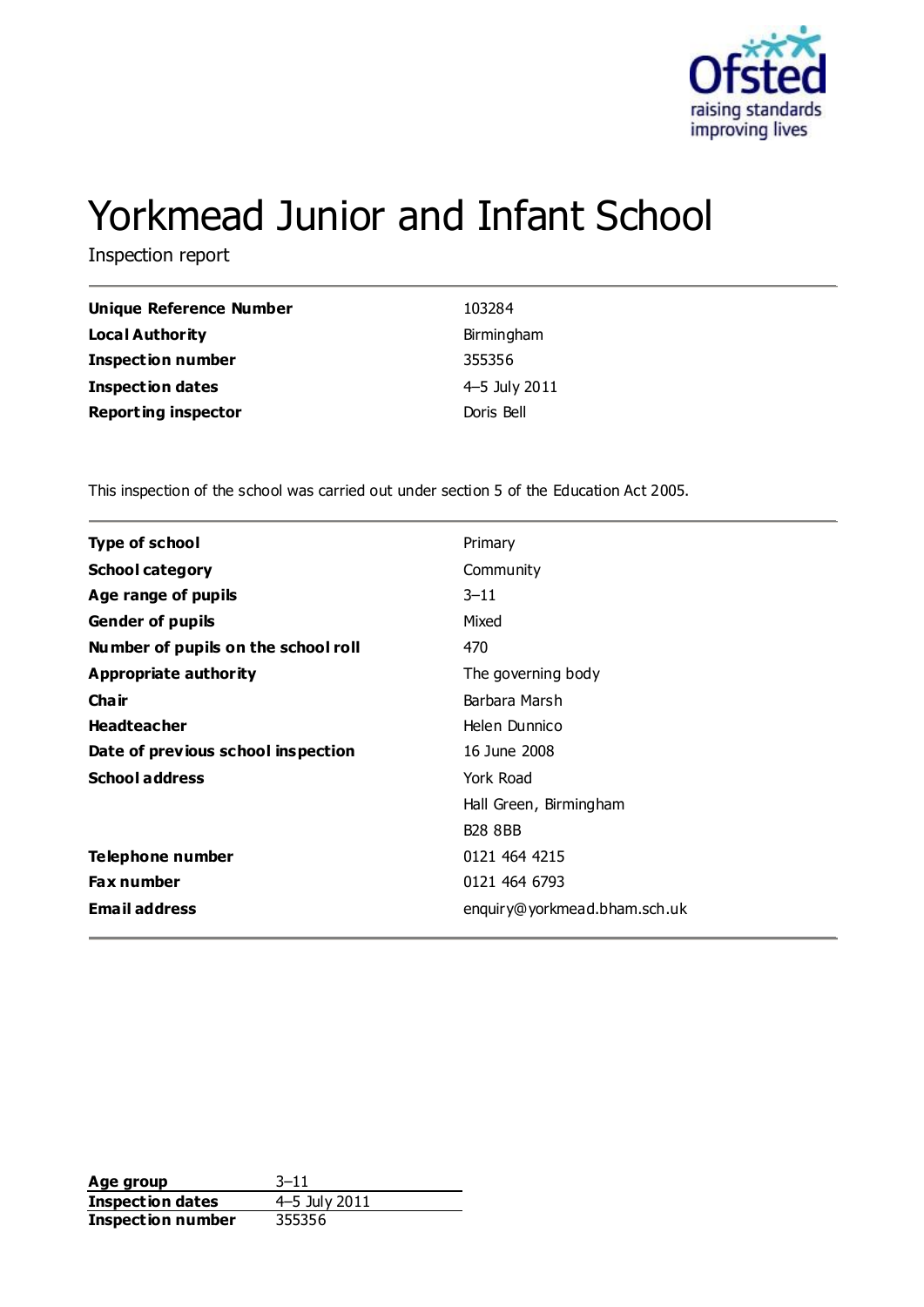The Office for Standards in Education, Children's Services and Skills (Ofsted) regulates and inspects to achieve excellence in the care of children and young people, and in education and skills for learners of all ages. It regulates and inspects childcare and children's social care, and inspects the Children and Family Court Advisory Support Service (Cafcass), schools, colleges, initial teacher training, work-based learning and skills training, adult and community learning, and education and training in prisons and other secure establishments. It assesses council children's services, and inspects services for looked after children, safeguarding and child protection.

Further copies of this report are obtainable from the school. Under the Education Act 2005, the school must provide a copy of this report free of charge to certain categories of people. A charge not exceeding the full cost of reproduction may be made for any other copies supplied.

If you would like a copy of this document in a different format, such as large print or Braille, please telephone 0300 123 4234, or email **[enquiries@ofsted.gov.uk](mailto:enquiries@ofsted.gov.uk)**.

You may copy all or parts of this document for non-commercial educational purposes, as long as you give details of the source and date of publication and do not alter the documentation in any way.

To receive regular email alerts about new publications, including survey reports and school inspection reports, please visit our website and go to 'Subscribe'.

Royal Exchange Buildings St Ann's Square Manchester M2 7LA T: 0300 123 4234 Textphone: 0161 618 8524 E: **[enquiries@ofsted.gov.uk](mailto:enquiries@ofsted.gov.uk)**

W: **[www.ofsted.gov.uk](http://www.ofsted.gov.uk/)**

© Crown copyright 2011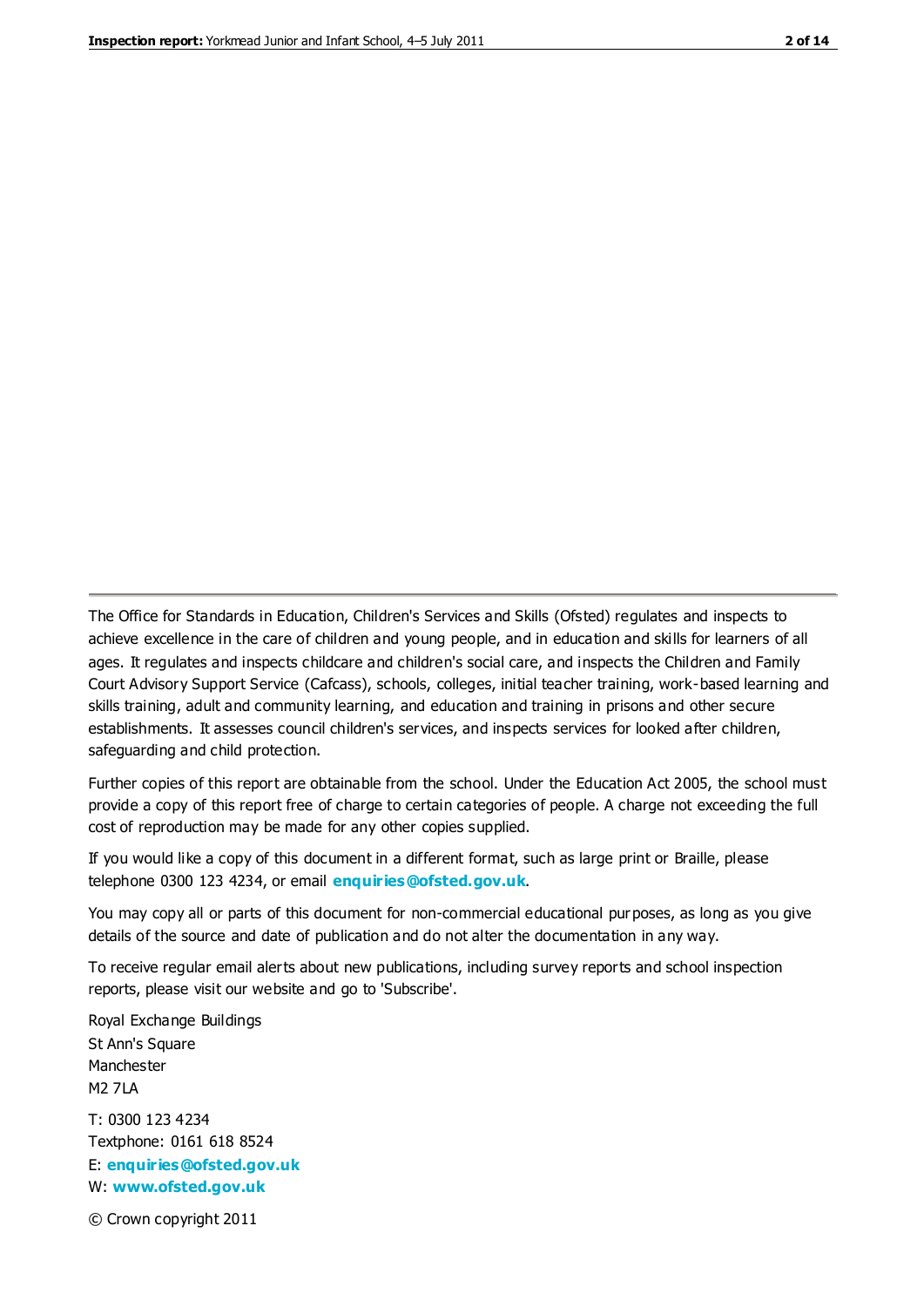## **Introduction**

This inspection was carried out by three additional inspectors. They visited 27 lessons taught by 15 teachers. They also met with parents, carers, groups of pupils, members of the governing body and staff. They observed the school's work, and looked at a range of documentation including teachers' planning, the school improvement plan, assessment, monitoring and evaluation records, records for pupils with special educational needs and/or disabilities and safeguarding policies and procedures. Inspectors also analysed the responses to the questionnaires for pupils and staff, and the 45 questionnaires returned by parents and carers.

The inspection team reviewed many aspects of the school's work. It looked in detail at a number of key areas.

- $\blacksquare$  How well have pupils' done this year, and how effectively is the school improving progress, especially for girls in mathematics, and for higher-attaining pupils?
- How good is teachers' marking, how well are pupils involved in assessing and improving their own learning, and is the planned new curriculum promoting basic skills well enough?
- $\blacksquare$  How well do leaders and managers, including members of the governing body, evaluate their work in relation to its impact on pupils' learning, in order to drive standards up faster?

## **Information about the school**

This is a larger than average sized school. It has a well-above-average proportion of pupils from minority ethnic backgrounds, and a well-above-average proportion of pupils who speak English as an additional language. The large majority of these pupils are of Pakistani and other Asian heritages. The proportion of pupils known to be eligible for free school meals is above average, as is the proportion of pupils with special educational needs and/or disabilities. The school has achieved Healthy Schools status, and runs a breakfast club for its own pupils.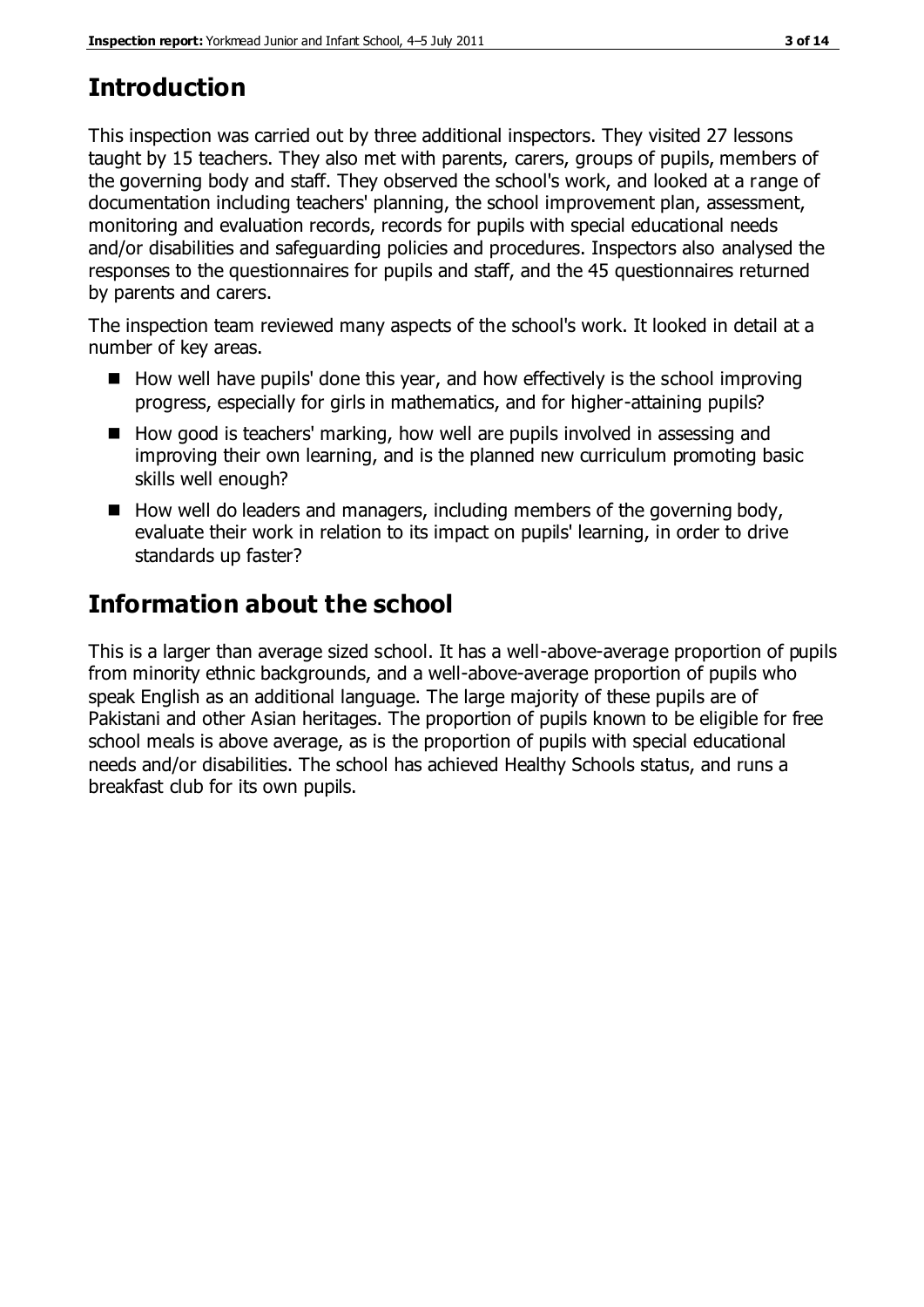## **Inspection judgements**

| Overall effectiveness: how good is the school? |  |
|------------------------------------------------|--|
|                                                |  |

#### **The school's capacity for sustained improvement 2**

## **Main findings**

The school provides a satisfactory quality of education for its pupils. Good leadership and management have secured mostly good teaching, and the well-planned curriculum meets pupils' needs and interests effectively. It focuses on basic skills and provides a good balance of activities across all subjects that add to pupils' enjoyment of learning. Attainment is below average in Years 5 and 6, Achievement is satisfactory. While both have improved since the previous inspection, pupils in Years 5 and 6 are still overcoming the legacy of underachievement from previous years. Learning and progress, as seen in lessons, and in pupils' books, are now good, and attainment is now mostly at the expected levels for their ages in all other year groups.

The headteacher's unrelenting focus on trying to ensure all groups of pupils achieve as well as they can is successfully transmitted to all staff. It is reflected in the challenging targets set for every year group, and in the meticulous tracking of progress towards them. This has made staff more accountable for how well their pupils are doing, and it has established good teamwork across the school. Records show that areas for improvement in teaching and learning are followed up robustly, and relevant training and support is sought to help staff improve their practice. The school is reflective. Its self-evaluation is accurate, if at times cautious, and its priorities focus well on raising pupils' attainment and accelerating their progress. The school has good capacity for further improvement.

Creative partnership projects, designed to engage and inspire girls in Year 5, are being used well to tackle weaknesses in mathematics, as is the focus on number and calculation. Other aspects of mathematics have been given less attention, and there are too few opportunities for pupils to use their number skills to solve mathematical problems. Much has been done since the previous inspection to improve pupils' speaking and listening skills and to develop their vocabulary in order to improve their writing. Nevertheless, some staff still miss opportunities to do this. Writing is marked well when it occurs in literacy lessons, but not when it occurs in other subjects. In most lessons, pupils' work is well matched to their different levels of ability. Occasionally, higher-attaining pupils are given more of the same work instead of more challenging work. The systems in place to track and improve the progress of individual pupils are tackling this well. Pupils with special educational needs and/or disabilities make the same good progress as other pupils, as do pupils who speak English is an additional language. Well-briefed support staff assist both groups of pupils effectively.

Good quality care, guidance and support ensure that pupils, including those whose circumstances might make them vulnerable, are safe and well cared for at all times. Pupils have a good understanding of how to keep themselves safe, fit and healthy. They behave well, and make a good contribution to the school and wider community. The school is a harmonious community where pupils from different faiths and cultures successfully learn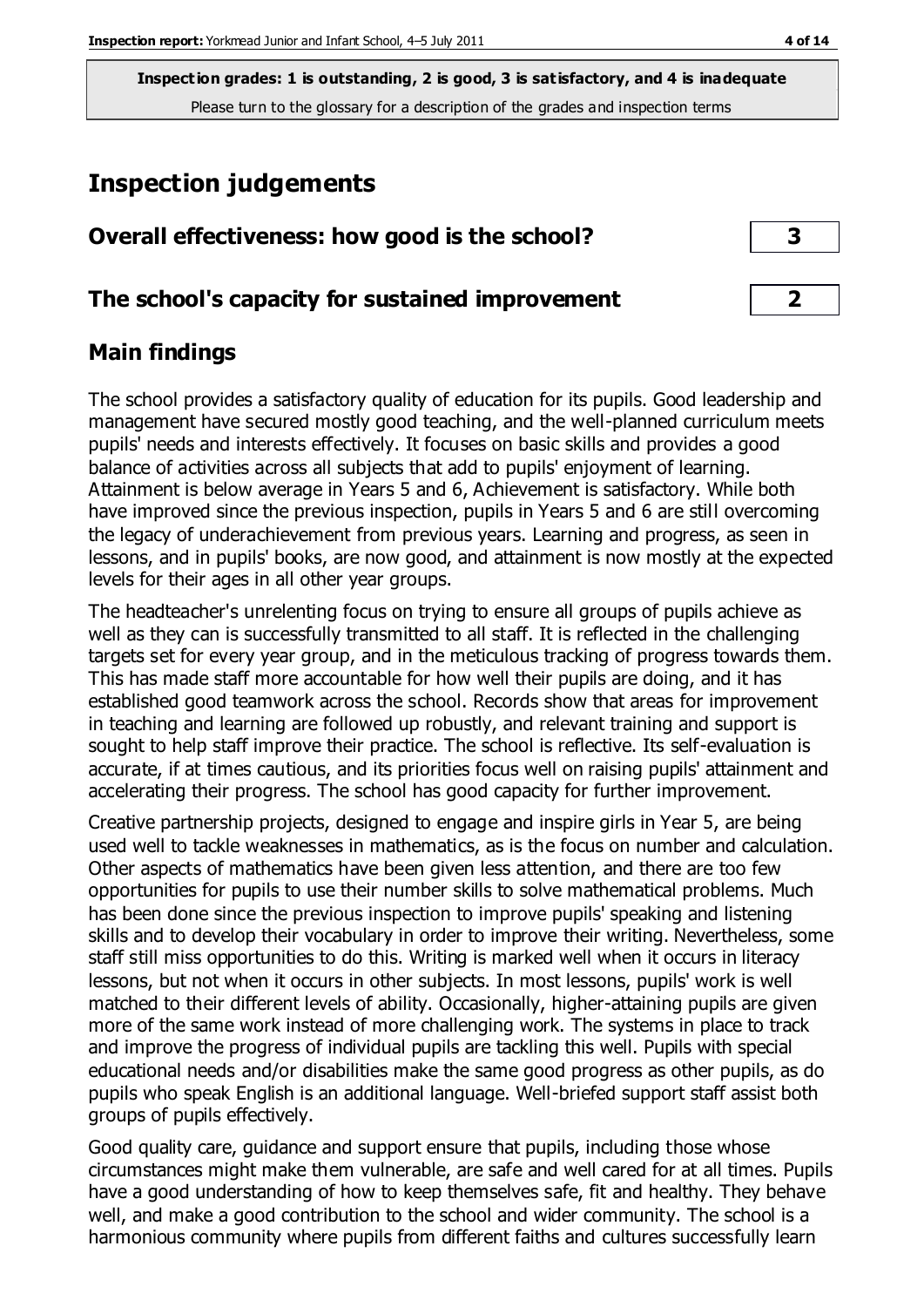to celebrate each other's similarities and respect each other's differences. All of this, and their increasingly good progress in basic skills, means pupils leave the school adequately prepared for their future.

Up to 40% of the schools whose overall effectiveness is judged satisfactory may receive a monitoring visit by an Ofsted inspector before their next Section 5 inspection.

## **What does the school need to do to improve further?**

- Accelerate pupils' progress in mathematics by:
	- providing a better balance between number work and other aspects of mathematics
	- giving pupils more opportunities to use and apply their mathematical skills in practical, problem-solving activities.
	- Accelerate pupils' progress in writing by:
	- ensuring that pupils understand and use new vocabulary in speaking and listening activities, in response to questions, and in their writing
	- marking writing skills equally well wherever they are used, so that pupils are constantly reminded of what they need to do to reach their targets.

## **Outcomes for individuals and groups of pupils 3**

Children start at the school with skills that are significantly below those expected for their age. They learn and develop well, but still start Year 1 with below average attainment, albeit demonstrating particularly good progress in writing and calculation. Improvements in teaching and learning over the past year mean that attainment by the end of Year 2 is now broadly average. Progress is good in Key Stage 2, with Year 3 and Year 4 attaining close to the national average. However, in Years 5 and 6, pupils' still have ground to make up because of past weaknesses in their learning. The emphasis placed on improving basic skills is paying off in the accelerated progress here and in Years 3 to 6. Higher-attaining pupils in Year 6 take the reader through a range of emotions in extended pieces of writing, for example, using humour and pathos well to convey meaning. Typically, pupils learn to write for different audiences and purposes, but their vocabulary is relatively limited and they sometimes confuse different forms of writing. For example, timely intervention by the teacher stopped pupils in Year 6 slipping into writing a story instead of a diary. By Year 6, handwriting is mostly clear and letters are well formed, but weaknesses remain in spelling, punctuation and grammar, which the school is working hard to overcome. Spelling in particular, is improving, especially in the younger year groups, because of the emphasis now placed on linking letters and sounds, and grammar and punctuation feature largely in good marking to which the pupils respond well.

The introduction of '4-a-day' in mathematics is sharpening pupils' ability to calculate rapidly and accurately. During the inspection, these sessions added to pupils' enjoyment of learning and successfully clarified their understanding of how to recognise and use, for example, factors, fractions and decimals. Understandably, the school has focused on number and calculation to accelerate progress. Limited examples of the use of shape, space and measure, and of data handling were noted, for example, in science and in topic work. However, these aspects of mathematics are less well developed.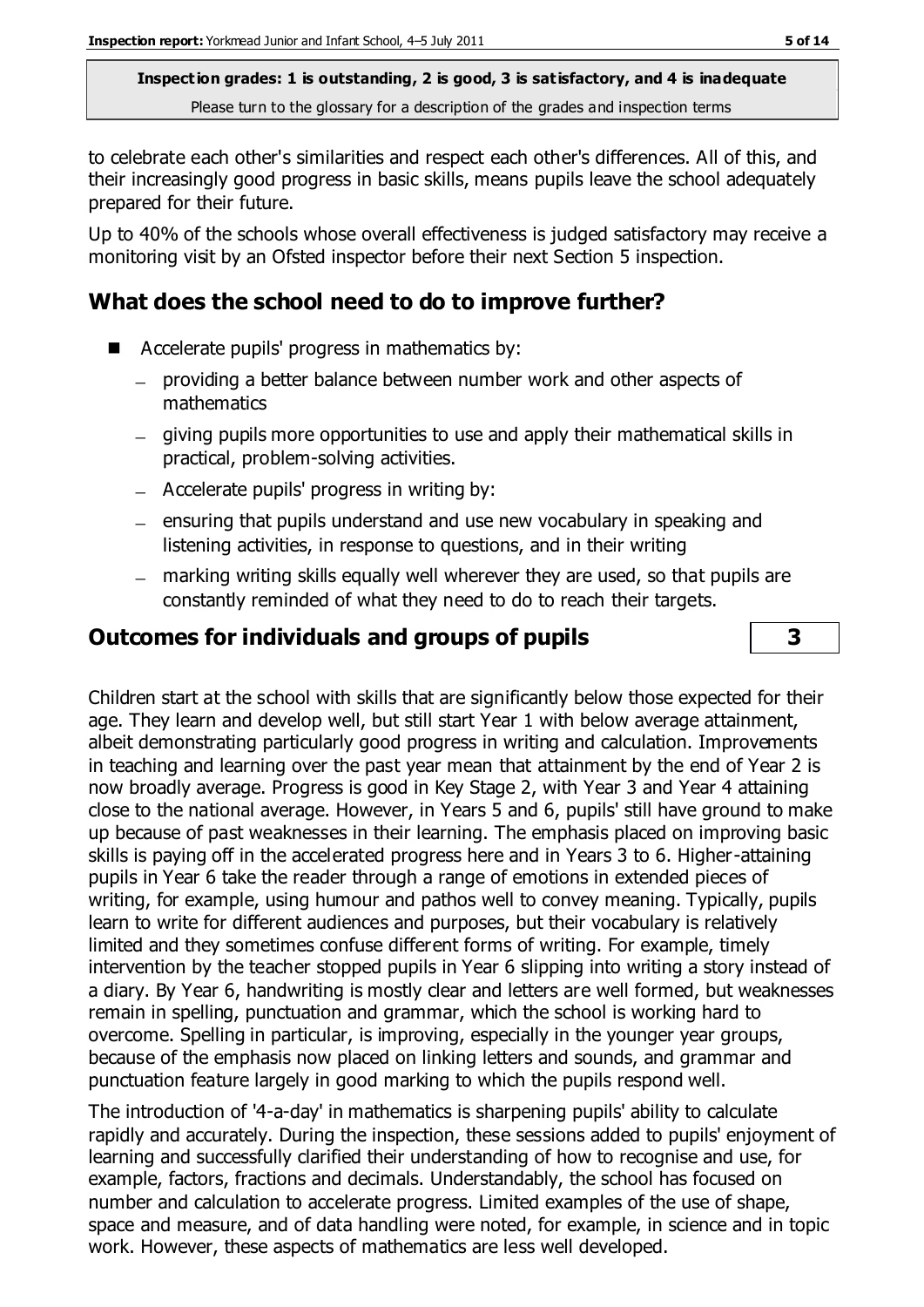## **Inspection grades: 1 is outstanding, 2 is good, 3 is satisfactory, and 4 is inadequate**

Please turn to the glossary for a description of the grades and inspection terms

Pupils feel safe in school, and they know how to keep themselves safe in and out of school. They say they always have someone to turn to if they have any concerns. The vast majority behave well, in and out of lessons. They say the school deals quickly and effectively with any untoward behaviour, including the rare incidents of bullying or harassment. Pupils make healthy eating choices, praise the school lunches, and readily participate in the many sporting activities available to them during and outside of the normal school day. They are looking forward to the 'cluster Olympics' where they will compete with neighbouring schools. School councillors take their responsibilities very seriously, encouraging, for example, care for the environment, recycling, and fundraising for different charities, including sponsoring a child in Pakistan. Pupils are mostly courteous, caring and respectful towards each other and adults. They work together well and make a good contribution to the school and wider community. They are very receptive to learning about the different faiths and cultures in each.

These are the grades for pupils' outcomes

| Pupils' achievement and the extent to which they enjoy their learning                                                     | 3              |
|---------------------------------------------------------------------------------------------------------------------------|----------------|
| Taking into account:<br>Pupils' attainment <sup>1</sup>                                                                   | 3              |
| The quality of pupils' learning and their progress                                                                        | 2              |
| The quality of learning for pupils with special educational needs and/or disabilities<br>and their progress               | 2              |
| The extent to which pupils feel safe                                                                                      | $\overline{2}$ |
| Pupils' behaviour                                                                                                         | $\mathbf{2}$   |
| The extent to which pupils adopt healthy lifestyles                                                                       | 2              |
| The extent to which pupils contribute to the school and wider community                                                   | $\overline{2}$ |
| The extent to which pupils develop workplace and other skills that will contribute to<br>their future economic well-being | 3              |
| Taking into account:<br>Pupils' attendance <sup>1</sup>                                                                   | 3              |
| The extent of pupils' spiritual, moral, social and cultural development                                                   | 2              |

<sup>1</sup> The grades for attainment and attendance are: 1 is high; 2 is above average; 3 is broadly average; and 4 is low

## **How effective is the provision?**

Pupils are fully involved in assessing and improving their own and each other's learning. This, and good quality marking in English and mathematics, is helping them understand how to improve their own work. Marking is not as effective in other subjects. Outside of literacy lessons, opportunities are missed to keep pupils focused on their writing targets. Pupils determine some of their own learning in topic work. Their curiosity is kindled well as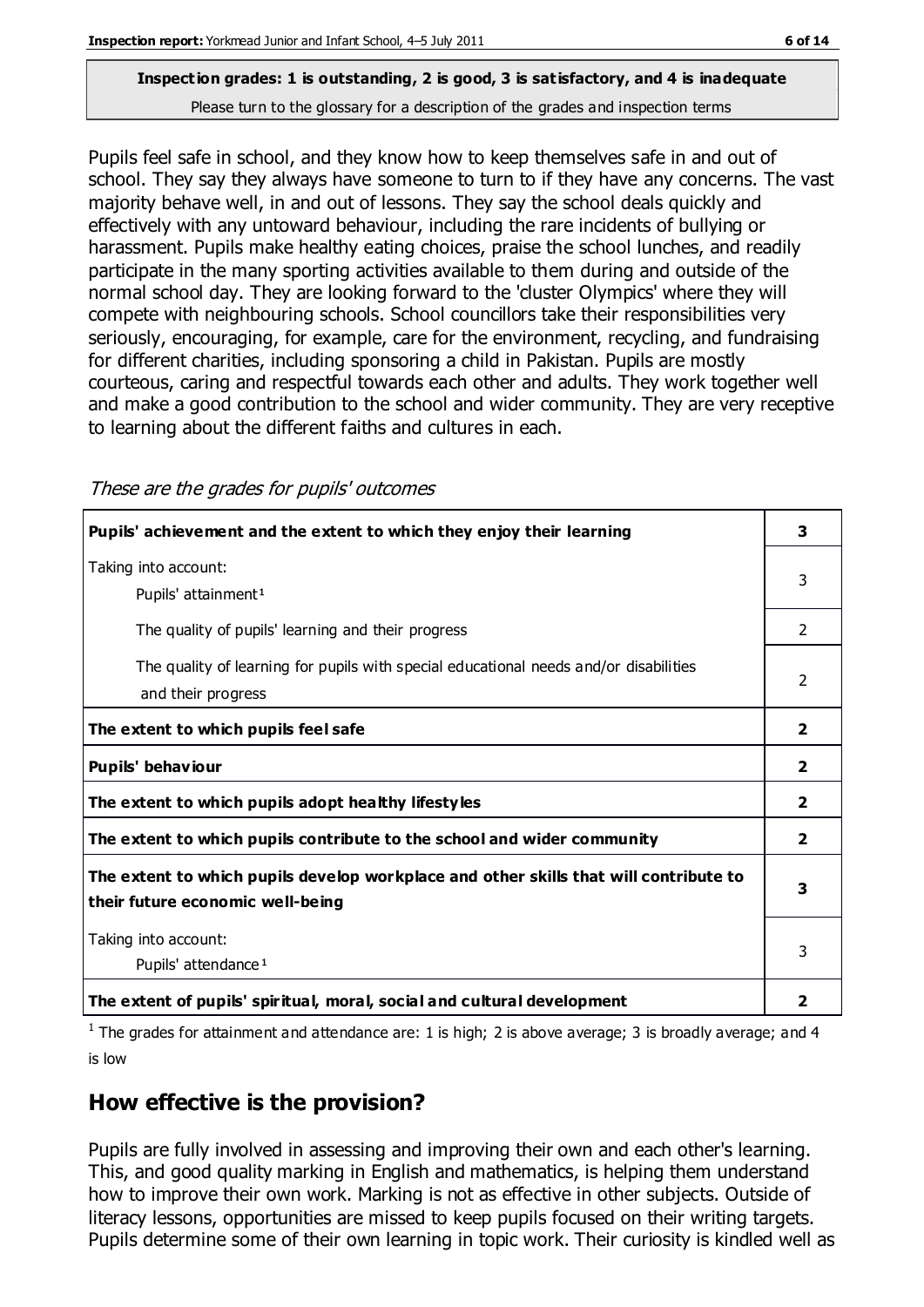they share their ideas with their teachers about what they already know and what more they would like to find out. Teachers skilfully weave this information into their planning while ensuring that the key skills in each subject are taught, to ensure progress. Overall, the curriculum is creative, literacy and numeracy skills are embedded well within it, and it supports pupils' personal development effectively. The wide range of visits, visitors and well-attended extra-curricular activities across sport and the arts add to this.

In lessons, clear explanations ensure pupils know what to do. The increasingly effective use of talking partners gives them time to gather their thoughts before answering. This particularly helps pupils who speak English is an additional language because it gives them time to think and articulate what they want to say. Staff are mostly skilled at explaining new vocabulary, checking pupils' understanding, and expecting pupils to answer fully. Support staff often ask searching questions of pupils with special educational needs and/or disabilities, and then encourage them to work independently. This benefits their learning. Sometimes, however, adults too readily accept short answers or do not model vocabulary well enough for the pupils to help enliven their writing. Nevertheless, teaching usually builds well on what pupils show they already know, and much effort goes into meeting individual needs. Occasionally, higher-attaining pupils are given more of the same work instead of more challenging work. The school knows where this happens and is supporting teachers in rectifying the situation.

The school's good links with external agencies contribute effectively to pupils' learning and personal development. They particularly support pupils with special educational needs and/or disabilities, or those whose circumstances might make them vulnerable, and have also led to improvements in attendance this year. A range of workshops engage parents and carers in their children's learning, for example, the 'Keeping up with the children' workshops for parents and carers of pupils in Year 1. Pastoral care is responsive to the needs of individual pupils and good transition arrangements ease the passage from one phase or year of education to another. The breakfast club ensures that pupils who attend it make a calm, positive and healthy start to their day.

| The quality of teaching                                                                                    |   |
|------------------------------------------------------------------------------------------------------------|---|
| Taking into account:<br>The use of assessment to support learning                                          |   |
| The extent to which the curriculum meets pupils' needs, including, where relevant,<br>through partnerships | 2 |
| The effectiveness of care, guidance and support                                                            |   |

These are the grades for the quality of provision

## **How effective are leadership and management?**

Senior leaders have successfully embedded in staff a shared ambition to secure better outcomes for pupils. Staff, inspired by a visible sense of purpose, are focused on meeting ambitious targets. The leadership and management of teaching and learning focus on developing staff as professionals and putting the onus on them to take responsibility for their own class and for delivering high-quality learning. There is a growing sense of the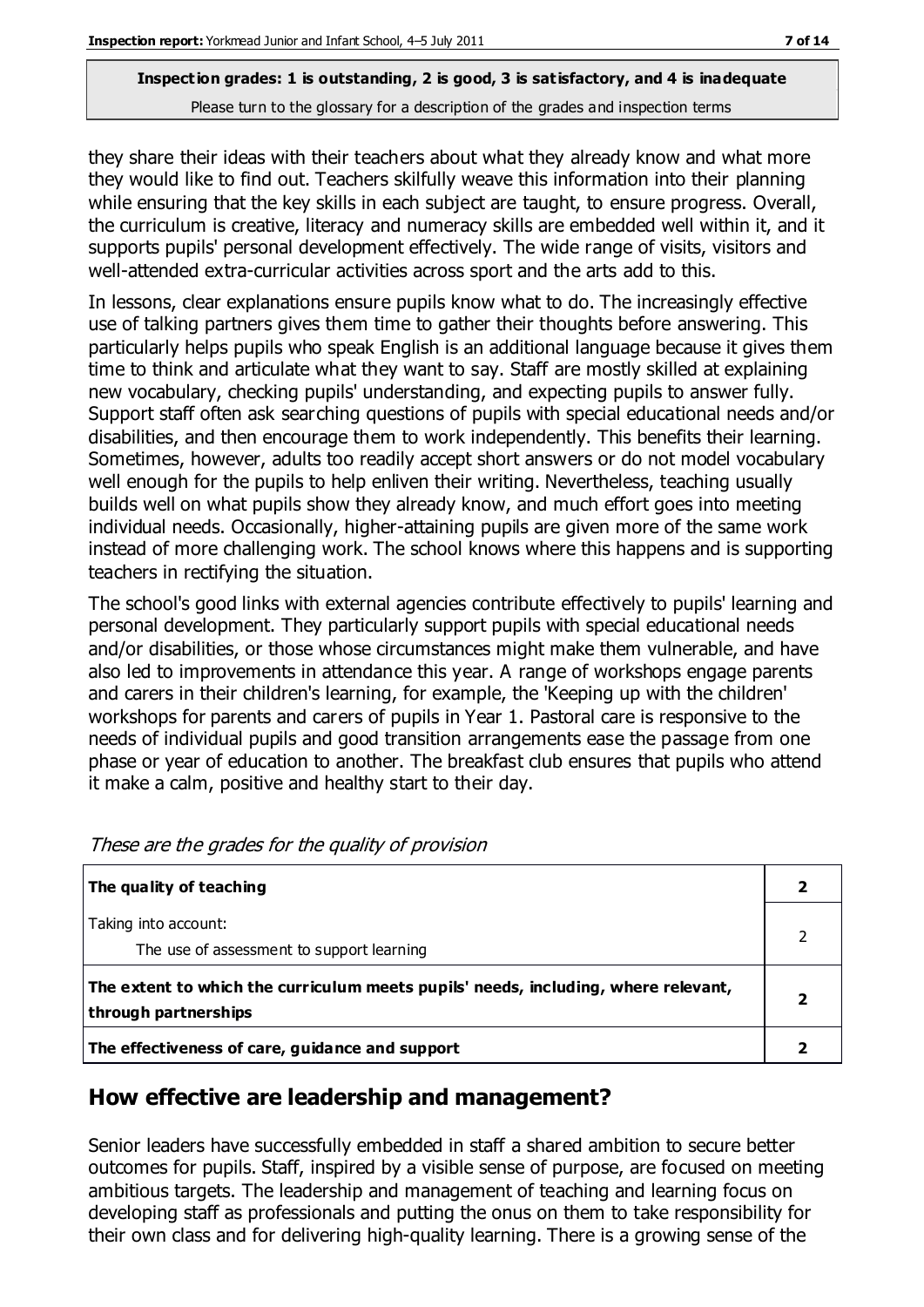need for all to be involved in searching, rigorous monitoring in order to drive improvement faster. Self-analysis and self-challenge are incorporated into a well-focused school development plan, and are evident in increasingly good teaching and pupil progress. Actions are implemented precisely and areas for improvement are followed up until change is fully integrated into the everyday life of the school. Governance is satisfactory. The governing body supports the school well, understands the challenges it faces, and is becoming increasingly involved in holding it to account.

Safeguarding arrangements, including those for child protection, meet current requirements and ensure that pupils are safe and secure at school. The views of parents and carers are sought at regular intervals, and they are acted upon. Relationships with parents and carers are good. The school promotes equality of opportunity well and it tackles all forms of discrimination robustly. It regularly checks the participation rates of different groups of pupils in different activities and works hard to ensure that all are included in everything it has to offer. The school celebrates diversity effectively and is itself a cohesive community. It makes good use of its excellent understanding of its own context and the community it serves, to help pupils understand and respect different faiths and cultures. The pupils' work exploring faith through themes such as joy, sadness, mercy and forgiveness exemplifies this well. The least well developed aspect of community cohesion is pupils' understanding of the diversity of culture across the United Kingdom.

| The effectiveness of leadership and management in embedding ambition and driving<br><b>improvement</b>                                                           | $\overline{\mathbf{2}}$ |
|------------------------------------------------------------------------------------------------------------------------------------------------------------------|-------------------------|
| Taking into account:<br>The leadership and management of teaching and learning                                                                                   | 2                       |
| The effectiveness of the governing body in challenging and supporting the<br>school so that weaknesses are tackled decisively and statutory responsibilities met | 3                       |
| The effectiveness of the school's engagement with parents and carers                                                                                             | $\overline{2}$          |
| The effectiveness of partnerships in promoting learning and well-being                                                                                           | $\overline{2}$          |
| The effectiveness with which the school promotes equality of opportunity and tackles<br><b>discrimination</b>                                                    | $\overline{\mathbf{2}}$ |
| The effectiveness of safeguarding procedures                                                                                                                     | 3                       |
| The effectiveness with which the school promotes community cohesion                                                                                              | $\overline{2}$          |
| The effectiveness with which the school deploys resources to achieve value for money                                                                             | з                       |

These are the grades for leadership and management

## **Early Years Foundation Stage**

Good leadership and management ensure that the needs of the children are met well. Effective induction procedures ensure that they, with the support of their parents and carers, settle quickly into the well-established school routines. The strong emphasis on promoting children's safety, health and well-being means that children play and learn in a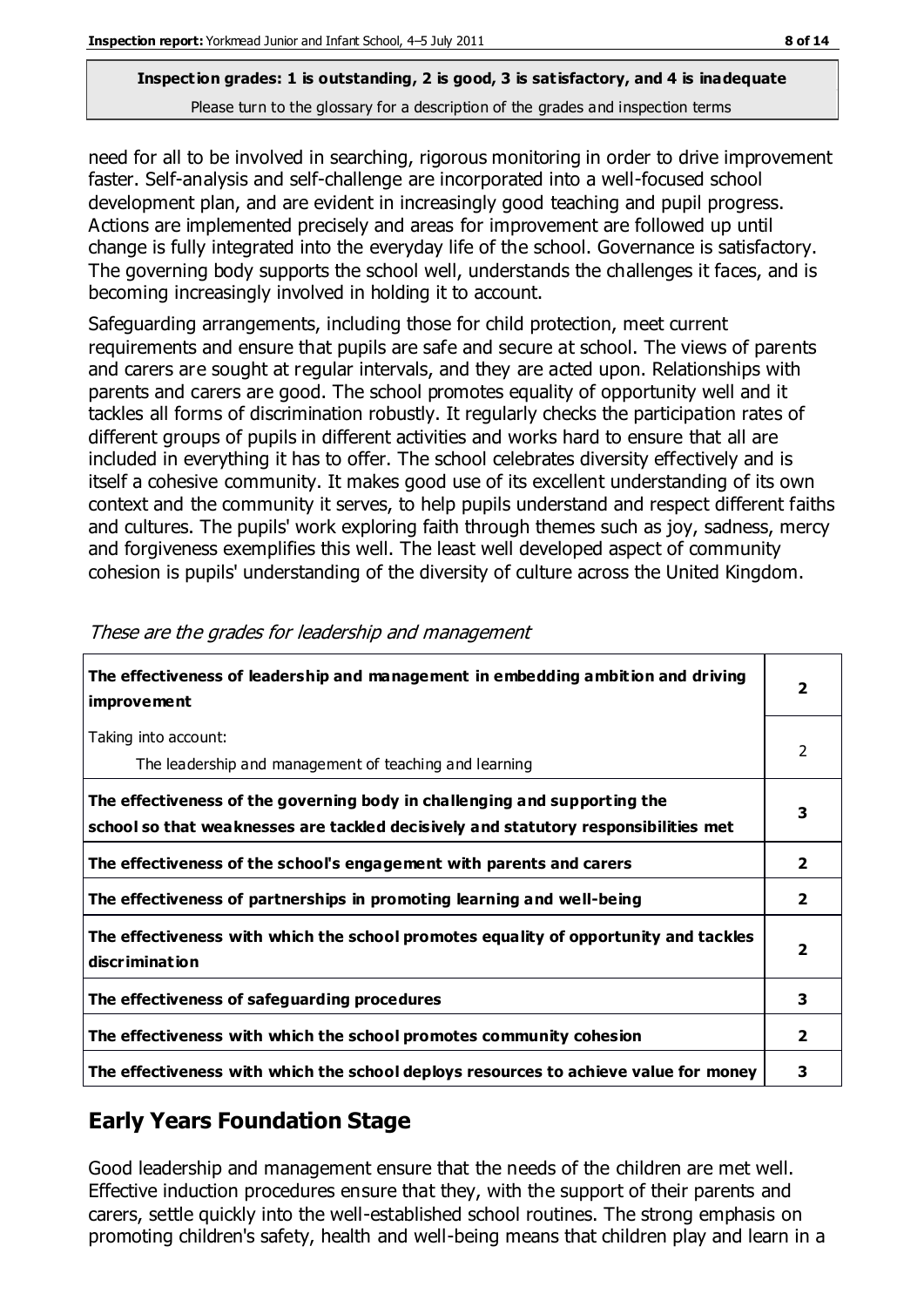safe, secure and exciting learning environment that rouses their curiosity and gives them the confidence to explore the world around them. Topics are supported by educational visits that add to all of this.

Children readily engage in conversations with each other and with adults, and they develop good social skills as they do so. They make good progress in learning to read, write and count. Early indications from this year's outcomes suggest they have done particularly well in writing and calculation, two areas on which the school has focused this year. Adults are mostly accessible, helpful and focused on learning, although there are occasions when they do not intervene sufficiently in independent activities, and therefore miss opportunities to move learning on. There is a good balance between adult-led and child-initiated learning, and relationships between adults and children are consistently good. The information gained from the regular assessments of children's progress is used effectively to plan the next steps in their learning. Opportunities for outdoor learning are built into planning but the school rightly sees further development of this as an area for improvement.

These are the grades for the Early Years Foundation Stage

| Overall effectiveness of the Early Years Foundation Stage                             |  |
|---------------------------------------------------------------------------------------|--|
| Taking into account:<br>Outcomes for children in the Early Years Foundation Stage     |  |
| The quality of provision in the Early Years Foundation Stage                          |  |
| The effectiveness of leadership and management of the Early Years Foundation<br>Stage |  |

## **Views of parents and carers**

Few parents and carers responded to the inspection questionnaire but most of those who did are satisfied with what the school does for them and their children. Inspectors thoroughly investigated the aspects in which parents and carers were less positive by, for example, examining records relating to pupils' behaviour and progress, and by talking with parents and carers, and with pupils and staff. They found no evidence to indicate the issues raised had school-wide implications.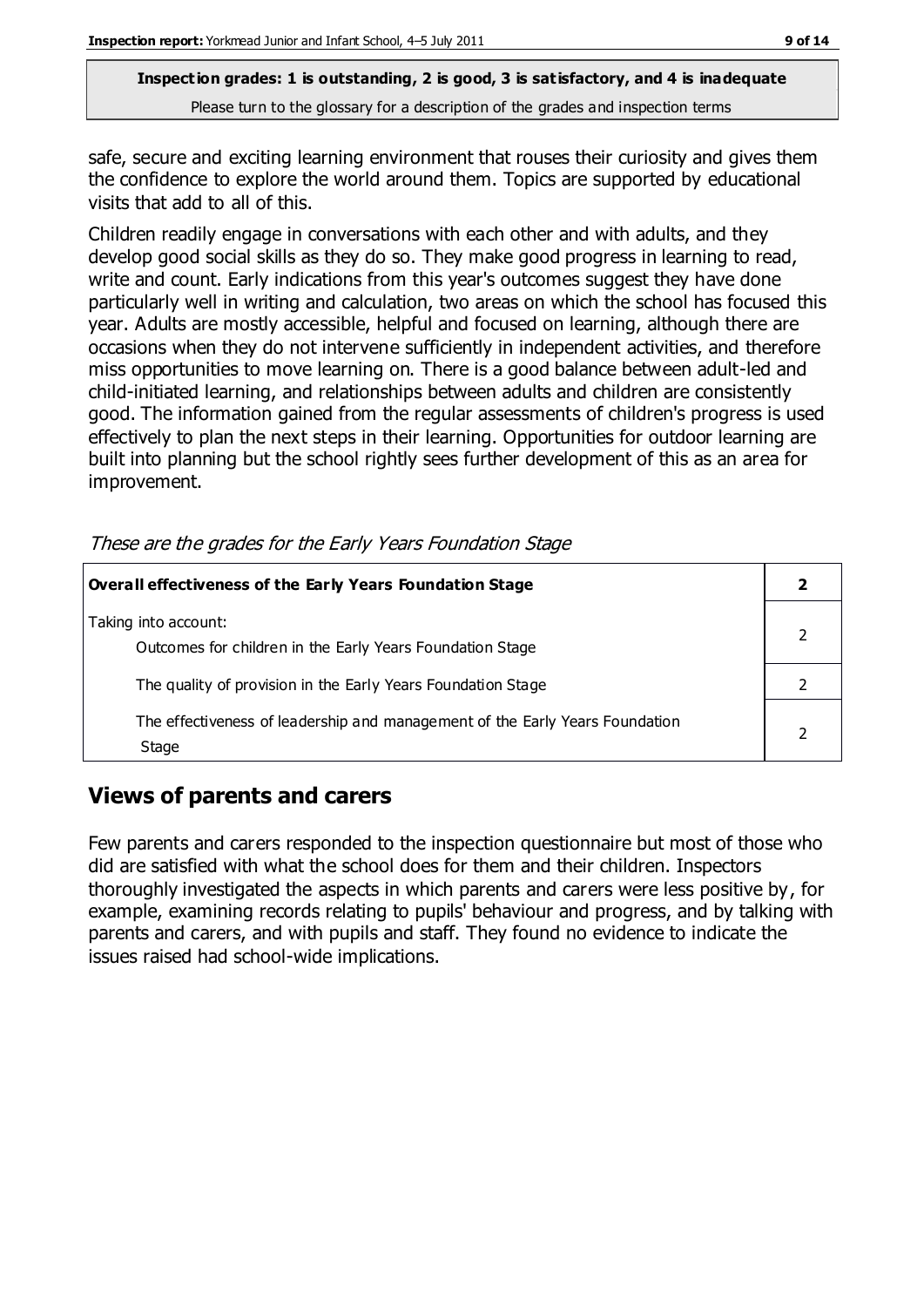#### **Responses from parents and carers to Ofsted's questionnaire**

Ofsted invited all the registered parents and carers of pupils registered at Yorkmead Junior and Infant School to complete a questionnaire about their views of the school.

In the questionnaire, parents and carers were asked to record how strongly they agreed with 13 statements about the school. The inspection team received 45 completed questionnaires by the end of the on-site inspection. In total, there are 470 pupils registered at the school.

| <b>Statements</b>                                                                                                                                                                                                                                       |              | <b>Strongly</b><br><b>Disagree</b><br><b>Agree</b><br>agree |              |               |                |                | <b>Strongly</b><br>disagree |                |
|---------------------------------------------------------------------------------------------------------------------------------------------------------------------------------------------------------------------------------------------------------|--------------|-------------------------------------------------------------|--------------|---------------|----------------|----------------|-----------------------------|----------------|
|                                                                                                                                                                                                                                                         | <b>Total</b> | $\frac{1}{2}$                                               | <b>Total</b> | $\frac{1}{2}$ | <b>Total</b>   | $\frac{1}{2}$  | <b>Total</b>                | $\frac{1}{2}$  |
| My child enjoys school                                                                                                                                                                                                                                  | 18           | 40                                                          | 25           | 56            | 0              | 0              | $\overline{2}$              | 4              |
| The school keeps my child<br>safe                                                                                                                                                                                                                       | 23           | 51                                                          | 18           | 40            | $\overline{2}$ | 4              | $\overline{2}$              | $\overline{4}$ |
| My school informs me about<br>my child's progress                                                                                                                                                                                                       | 15           | 33                                                          | 25           | 56            | 3              | $\overline{7}$ | $\overline{2}$              | $\overline{4}$ |
| My child is making enough<br>progress at this school                                                                                                                                                                                                    | 13           | 29                                                          | 26           | 58            | 4              | 9              | $\overline{2}$              | $\overline{4}$ |
| The teaching is good at this<br>school                                                                                                                                                                                                                  | 10           | 22                                                          | 30           | 67            | 3              | $\overline{7}$ | $\overline{2}$              | 4              |
| The school helps me to<br>support my child's learning                                                                                                                                                                                                   | 13           | 29                                                          | 27           | 60            | 4              | 9              | 1                           | $\overline{2}$ |
| The school helps my child to<br>have a healthy lifestyle                                                                                                                                                                                                | 12           | 27                                                          | 26           | 58            | 6              | 13             | 1                           | $\overline{2}$ |
| The school makes sure that<br>my child is well prepared for<br>the future (for example<br>changing year group,<br>changing school, and for<br>children who are finishing<br>school, entering further or<br>higher education, or entering<br>employment) | 11           | 24                                                          | 23           | 51            | $\mathbf{1}$   | $\overline{2}$ | $\overline{2}$              | 4              |
| The school meets my child's<br>particular needs                                                                                                                                                                                                         | 8            | 18                                                          | 30           | 67            | 0              | $\mathbf{0}$   | 3                           | $\overline{7}$ |
| The school deals effectively<br>with unacceptable behaviour                                                                                                                                                                                             | 10           | 22                                                          | 27           | 60            | 4              | 9              | 4                           | 9              |
| The school takes account of<br>my suggestions and concerns                                                                                                                                                                                              | 9            | 20                                                          | 27           | 60            | 4              | 9              | 4                           | 9              |
| The school is led and<br>managed effectively                                                                                                                                                                                                            | 8            | 18                                                          | 27           | 60            | 3              | 7              | $\overline{2}$              | $\overline{4}$ |
| Overall, I am happy with my<br>child's experience at this<br>school                                                                                                                                                                                     | 15           | 33                                                          | 24           | 53            | $\pmb{0}$      | $\mathbf 0$    | 3                           | $\overline{7}$ |

The table above summarises the responses that parents and carers made to each statement. The percentages indicate the proportion of parents and carers giving that response out of the total number of completed questionnaires. Where one or more parents and carers chose not to answer a particular question, the percentages will not add up to 100%.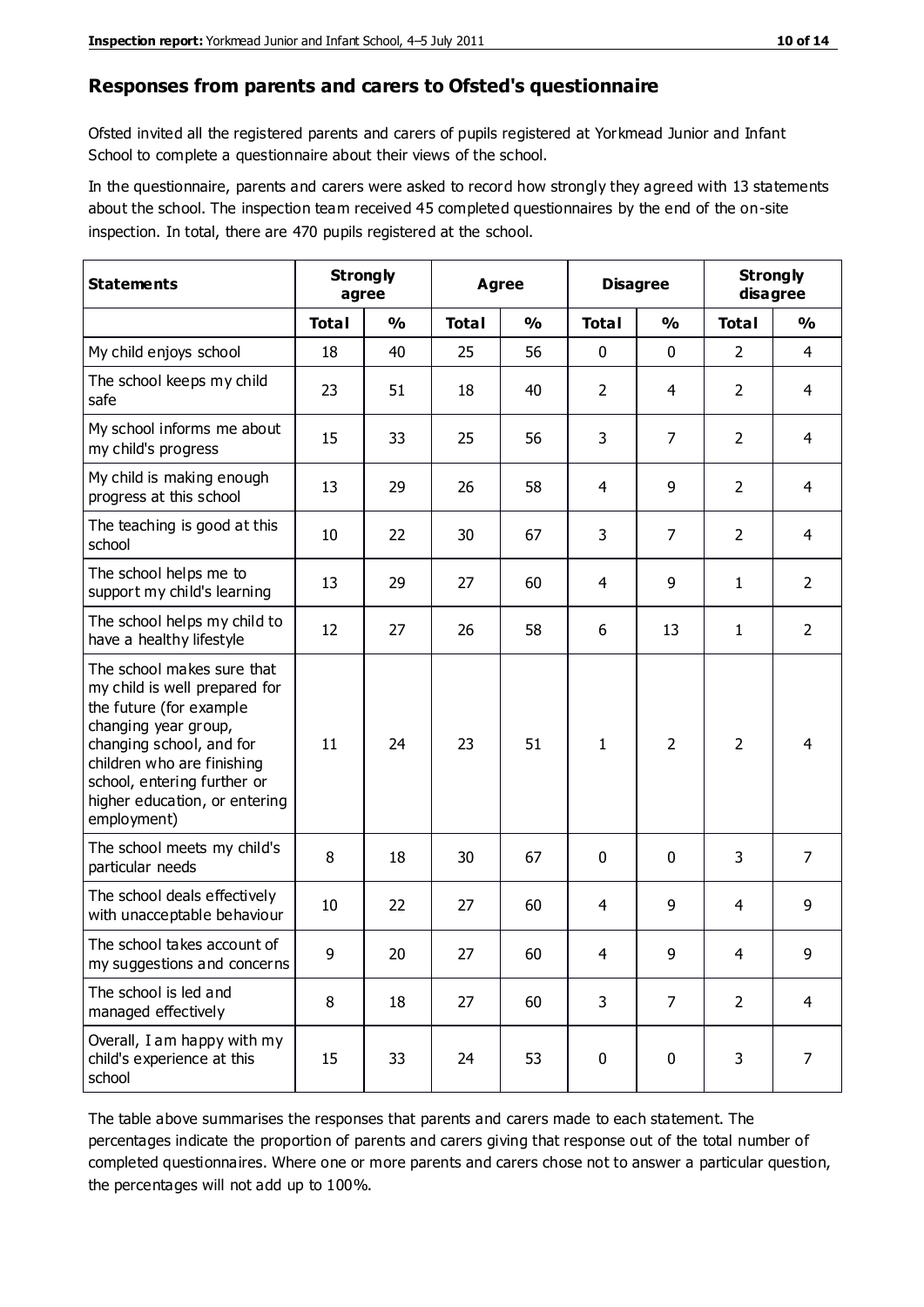## **Glossary**

| Grade   | <b>Judgement</b> | <b>Description</b>                                                                                                                                                                                                            |
|---------|------------------|-------------------------------------------------------------------------------------------------------------------------------------------------------------------------------------------------------------------------------|
| Grade 1 | Outstanding      | These features are highly effective. An outstanding school<br>provides exceptionally well for all its pupils' needs.                                                                                                          |
| Grade 2 | Good             | These are very positive features of a school. A school that<br>is good is serving its pupils well.                                                                                                                            |
| Grade 3 | Satisfactory     | These features are of reasonable quality. A satisfactory<br>school is providing adequately for its pupils.                                                                                                                    |
| Grade 4 | Inadequate       | These features are not of an acceptable standard. An<br>inadequate school needs to make significant improvement<br>in order to meet the needs of its pupils. Ofsted inspectors<br>will make further visits until it improves. |

## **What inspection judgements mean**

## **Overall effectiveness of schools**

|                       | Overall effectiveness judgement (percentage of schools) |      |                     |                   |
|-----------------------|---------------------------------------------------------|------|---------------------|-------------------|
| <b>Type of school</b> | <b>Outstanding</b>                                      | Good | <b>Satisfactory</b> | <b>Inadequate</b> |
| Nursery schools       | 46                                                      | 48   | 6                   |                   |
| Primary schools       | 6                                                       | 47   | 40                  | 7                 |
| Secondary schools     | 12                                                      | 39   | 38                  | 11                |
| Sixth forms           | 13                                                      | 42   | 41                  | 3                 |
| Special schools       | 28                                                      | 49   | 19                  | 4                 |
| Pupil referral units  | 14                                                      | 45   | 31                  | 10                |
| All schools           | 10                                                      | 46   | 37                  |                   |

New school inspection arrangements were introduced on 1 September 2009. This means that inspectors now make some additional judgements that were not made previously.

The data in the table above are for the period 1 September 2010 to 31 December 2010 and are consistent with the latest published official statistics about maintained school inspection outcomes (see **[www.ofsted.gov.uk](http://www.ofsted.gov.uk/)**).

The sample of schools inspected during 2010/11 was not representative of all schools nationally, as weaker schools are inspected more frequently than good or outstanding schools.

Percentages are rounded and do not always add exactly to 100.

Sixth form figures reflect the judgements made for the overall effectiveness of the sixth form in secondary schools, special schools and pupil referral units.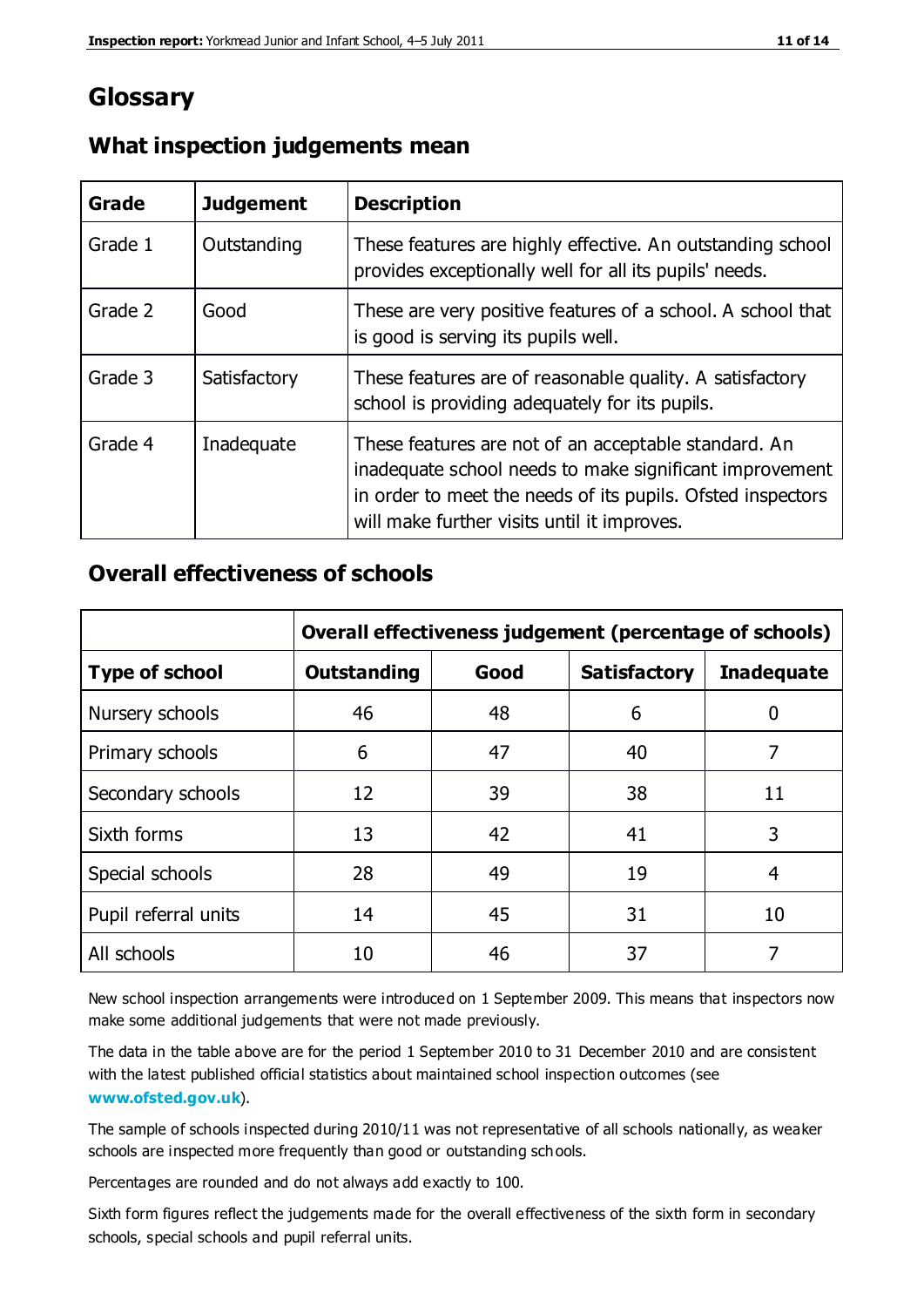## **Common terminology used by inspectors**

| Achievement:                  | the progress and success of a pupil in their learning,<br>development or training.                                                                                                                                                          |  |  |
|-------------------------------|---------------------------------------------------------------------------------------------------------------------------------------------------------------------------------------------------------------------------------------------|--|--|
| Attainment:                   | the standard of the pupils' work shown by test and<br>examination results and in lessons.                                                                                                                                                   |  |  |
| Capacity to improve:          | the proven ability of the school to continue<br>improving. Inspectors base this judgement on what<br>the school has accomplished so far and on the quality<br>of its systems to maintain improvement.                                       |  |  |
| Leadership and management:    | the contribution of all the staff with responsibilities,<br>not just the headteacher, to identifying priorities,<br>directing and motivating staff and running the school.                                                                  |  |  |
| Learning:                     | how well pupils acquire knowledge, develop their<br>understanding, learn and practise skills and are<br>developing their competence as learners.                                                                                            |  |  |
| <b>Overall effectiveness:</b> | inspectors form a judgement on a school's overall<br>effectiveness based on the findings from their<br>inspection of the school. The following judgements,<br>in particular, influence what the overall effectiveness<br>judgement will be. |  |  |
|                               | The school's capacity for sustained<br>improvement.                                                                                                                                                                                         |  |  |
|                               | Outcomes for individuals and groups of pupils.                                                                                                                                                                                              |  |  |
|                               | The quality of teaching.                                                                                                                                                                                                                    |  |  |
|                               | The extent to which the curriculum meets<br>pupils' needs, including, where relevant,<br>through partnerships.                                                                                                                              |  |  |
|                               | The effectiveness of care, guidance and<br>support.                                                                                                                                                                                         |  |  |
| Progress:                     | the rate at which pupils are learning in lessons and<br>over longer periods of time. It is often measured by<br>comparing the pupils' attainment at the end of a key                                                                        |  |  |

stage with their attainment when they started.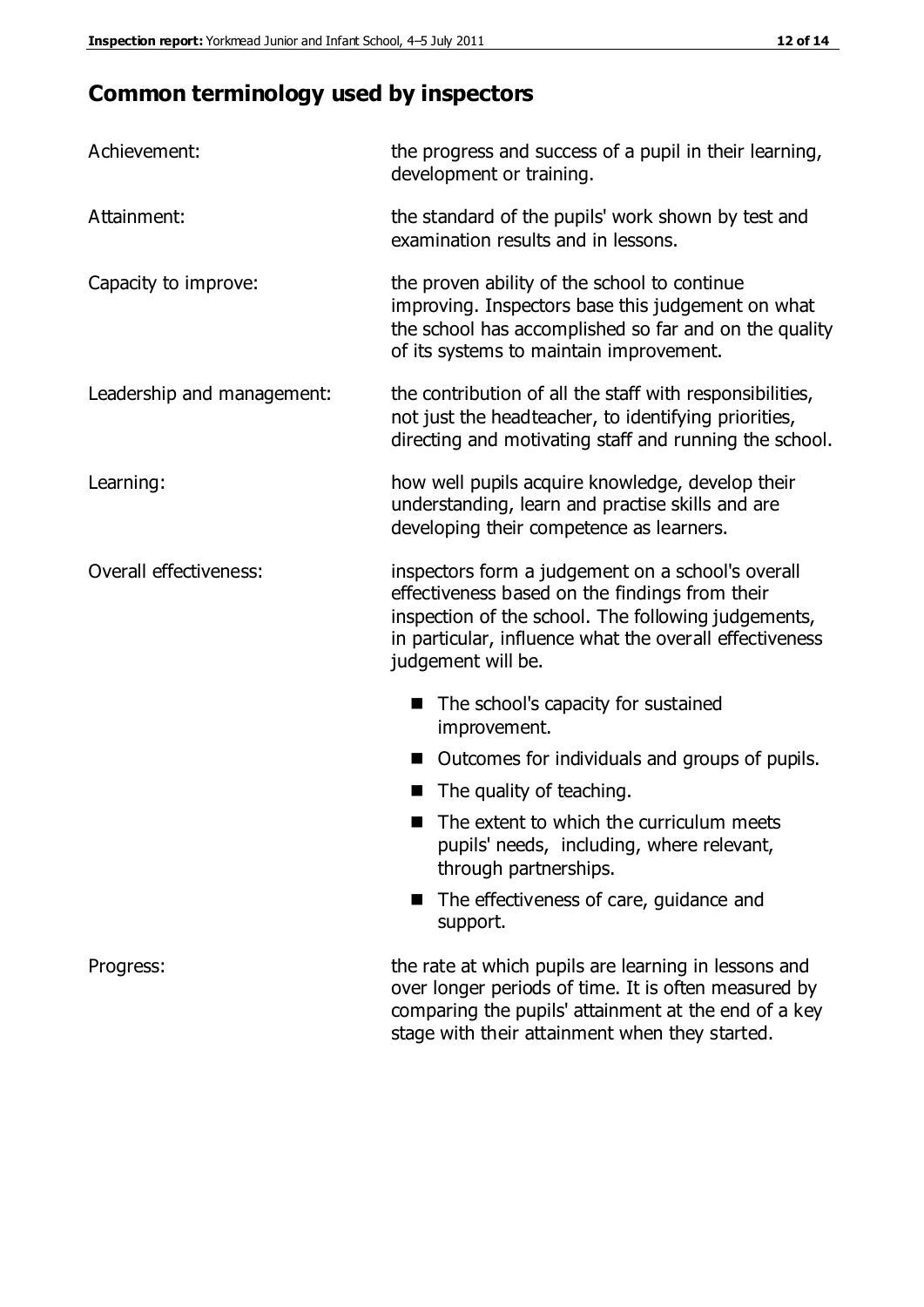## **This letter is provided for the school, parents and carers to share with their children. It describes Ofsted's main findings from the inspection of their school.**

6 July 2011

#### Dear Pupils

#### **Inspection of Yorkmead Junior and Infant School, Birmingham, B28 8BB**

Thank you very much for the very warm welcome you gave us when we visited your school, and for talking with us about your work. You clearly enjoy school and want to learn as much as you can. Those who lead and manage the school are working very hard to ensure that you do. You told us that you could turn to any member of staff if you are worried about something, and they would help you. We found that all adults care for you well and help you to make the right choices by, for example, understanding how to keep yourselves safe, fit and healthy. Your good attitudes and behaviour help in this, and contribute to the good progress you are now making.

We found that your school is satisfactory, although it has improved a great deal since it was last inspected. Your headteacher and other teachers have accurately identified what the school needs to do to become even better. We are asking them to concentrate even more on doing the following, to help you make even faster progress.

You need more opportunities to learn more about all aspects of mathematics, and solve mathematical problems so that every day you can use the number skills you have learnt.

Teachers need to help you understand and use the vocabulary you learn in different lessons, and mark your writing equally well, so that you are constantly reminded how you can improve it.

You can help by continuing to listen carefully, using new vocabulary well, and trying to remember your writing targets whenever you write. We hope that by doing these things, you will continue to enjoy learning in the future as much as you do now.

Yours sincerely

Doris Bell Lead Inspector